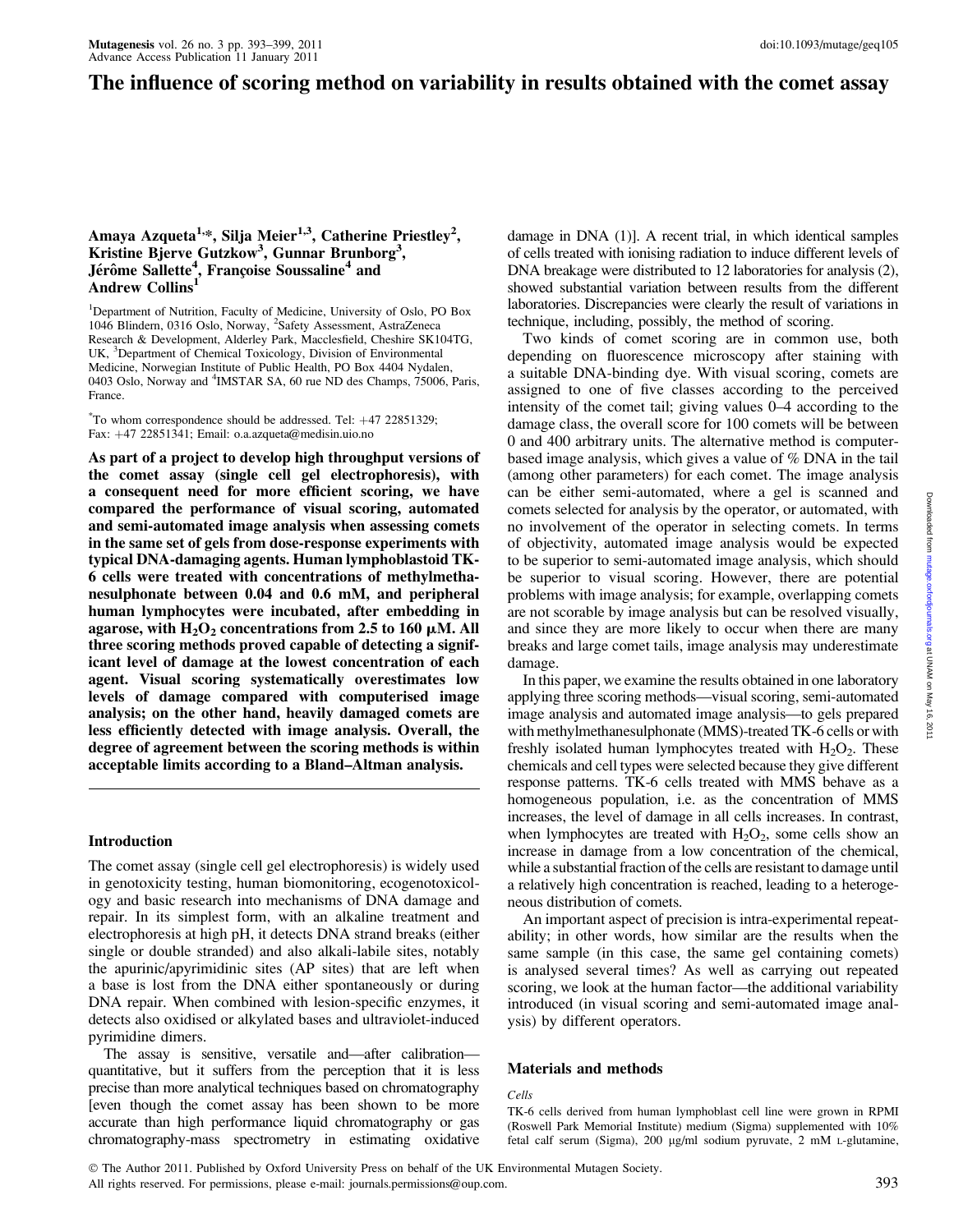#### A. Azqueta et al.

100 U/ml penicillin and 100 μg/ml streptomycin. Cells were maintained as suspension culture at 37 $\mathrm{^{\circ}C}$  in a humidified atmosphere with 5% CO<sub>2</sub>.

Human lymphocytes were isolated by venepuncture and centrifugation over Lymphoprep (AXIS-SHIELD PoC AS).

#### Treatment of TK-6 cells with MMS

Five millilitres of TK-6 cells at  $2.5 \times 10^5$  cells/ml were treated with 0, 0.04, 0.06, 0.08, 0.1, 0.2, 0.4 or 0.6 mM MMS for 3 h at 37°C. After the treatment, cells were centrifuged and washed with fresh medium and phosphate-buffered saline (PBS) and then suspended at  $4.5 \times 10^5$  cells/ml in PBS.

#### Treatment of human lymphocytes with  $H_2O_2$

Lymphocytes were treated with 0, 2.5, 5, 10, 20, 40, 60, 80, 100, 120, 140 or 160  $\mu$ M H<sub>2</sub>O<sub>2</sub> after setting the gels as described below. Twelve 5  $\mu$ l gels were set on each slide, one gel per concentration of  $H_2O_2$ . A 12-well silicone gasket clamped on the slide allowed us to incubate each gel independently without mixing (3), and so 100  $\mu$ l of different concentrations of H<sub>2</sub>O<sub>2</sub> was added to each well. After 5 min of treatment on ice, each gel was washed twice in PBS, slides were immersed in lysis solution and the comet assay protocol was followed.

### The comet assay

Fifteen microlitres of cell suspension (4.5  $\times$  10<sup>5</sup> cells/ml in PBS) was mixed with 135  $\mu$ l of 0.5% low melting point agarose at 37 $\degree$ C and 5  $\mu$ l aliquots were dropped onto a microscope slide precoated with 1% normal melting point agarose or onto a GelBond film of similar size. For the experiments with MMS, the gels were set on glass slides and on GelBond film; with  $H_2O_2$ , only glass slides were used. Each slide/GelBond film had either 8 gels from TK-6 cells treated with the different concentration of MMS or 12 gels from untreated lymphocytes for subsequent  $H_2O_2$  treatment as above. Three identical slides were prepared in each case so that each concentration was represented by three gels. Gels were then left to set at  $4^{\circ}$ C for 5 min. TK-6 cells treated with MMS were lysed overnight by immersion of the slides in 2.5 M NaCl, 0.1 M Na2EDTA, 0.1 M Tris base, pH 10 and 1% Triton X-100 (lysis solution) at  $4^{\circ}$ C. Lymphocytes were similarly lysed after  $H_2O_2$  treatment. Slides were then placed in a horizontal gel electrophoresis tank and DNA was allowed to unwind for 20 min in 0.3 M NaOH and 1 mM Na<sub>2</sub>EDTA,  $pH > 13$  before the electrophoresis was carried out for 20 min at 0.8 V/cm and  $\sim$ 300 mA in a cold room. The slides were neutralised by washing them three times for 5 min in  $0.4$  M Tris base (pH 7.5) at  $4^{\circ}$ C and then rinsed in distilled water. Then, slides were fixed in absolute ethanol for 1.5 h and air-dried overnight. DNA was stained by immersing the slides in SYBR Gold (Invitrogen) in TE buffer (10 mM Tris base, 1 mM ethylenediaminetetraacetic acid, pH 8.0) for 30 min at 4-C, followed by washing in water, drying, placing a drop of water on each gel and covering with a coverslip. A Nikon Eclipse TS-100 fluorescence microscope was used to evaluate the nuclei visually or using a semi-automated image analysis system (Comet Assay IV; Perceptive Instruments). A Pathfinder<sup>™</sup> Cellscan Comet system (IMSTAR) was used for the automated image analysis.

With the visual scoring system, a total of 50 comets on each gel were classified as belonging to one of five categories according to the tail and head intensity. Each category was given a value between 0 and 4:  $(0)$  = undamaged and  $(4)$  = maximum damage (i.e. almost all DNA in tail). An overall score was calculated for each gel by applying the following formula: (percentage of cells in class  $0 \times 0$ ) + (percentage of cells in class  $1 \times 1$ ) + (percentage of cells in class  $2 \times 2$ ) + (percentage of cells in class 3  $\times$  3) + (percentage of cells in class 4  $\times$ 4). Consequently, the total score was in the range from 0 to 400 (4). The number of comets present in each gel was recorded for comparison with the number actually detected by automated image analysis. With the semi-automated image analysis system, the images of 50 comets on each gel were analysed. In this system, the operator selects the comets to be analysed; the programme defines the area of the comet, the beginning of the head, the middle of the head and the end of the tail, and calculates, on the basis of fluorescence intensity, the percentage of DNA in the tail (along with other descriptive parameters). The semi-automated image analysis system allows the operator to change the set parameters (area of comet, beginning of head, middle of head and end of tail) if the operator does not agree with the programme but this option was not used in these experiments and we only took into account the comets that the programme can detect. The automated image analysis system detects comets without limit on number and with no manual intervention. Thus, the number of comets scored varies from gel to gel. It analyses all the non-overlapping comets according to a number of characteristics (intensity, shape, size and symmetry), thus enabling parameter distribution analysis and records images of all comets detected in the scanned area. These comet images are analysed to give percentage of DNA in tail and a range of other morphological characteristics, such as shape and area of individual head and tail, as well as different inertia moments.

In order to check for experimental variation, one slide per treatment was scored repeatedly by the same operator. Also, with visual and semi-automated scoring, three different operators scored the same slides.

#### **Statistics**

Visual scoring gives a single value per gel as the unit of measurement. With image analysis, the unit of measurement from the MMS experiment was the median percentage of DNA in the tail per gel; this is recommended for most comet results because it does not give undue weight to extreme values. However, in the case of comets from lymphocytes treated with  $H_2O_2$ , the distribution tends to be concentrated at either high or low levels of damage (see Figure 1B); in this case, median values would show an abrupt change at a certain concentration, while the mean value gives a better impression of overall damage. Generally, in figures, we show the mean value of medians or means from three gels. T-test was used to compare percentage of DNA in tail of comets from cells treated with the solvent and cells treated with the lowest dose of MMS or  $H_2O_2$  and also to compare results with different scoring methods. Coefficients of variation (CVs) were calculated for each treatment dose under all conditions and with all three scoring methods; we also calculated CVs for repeated scoring and for scores of different operators. Comparisons of different methods of scoring employed the Bland–Altman approach (5). For this purpose, visual scores were divided by four so that the range was 0–100, comparable with the range of 0–100 for percentage of DNA in tail.

### **Results**

#### Different patterns of response to MMS and  $H_2O_2$

As explained in the Introduction, the pattern of DNA damage depends both on the cell type and on the damaging agent.



Fig. 1. Distribution of comets in different classes by visual scoring, across the range of concentrations of (A) MMS (TK-6 cells) and (B)  $H_2O_2$  (lymphocytes). Classes are indicated by shading, from white (class 0) to dark grey (class 4).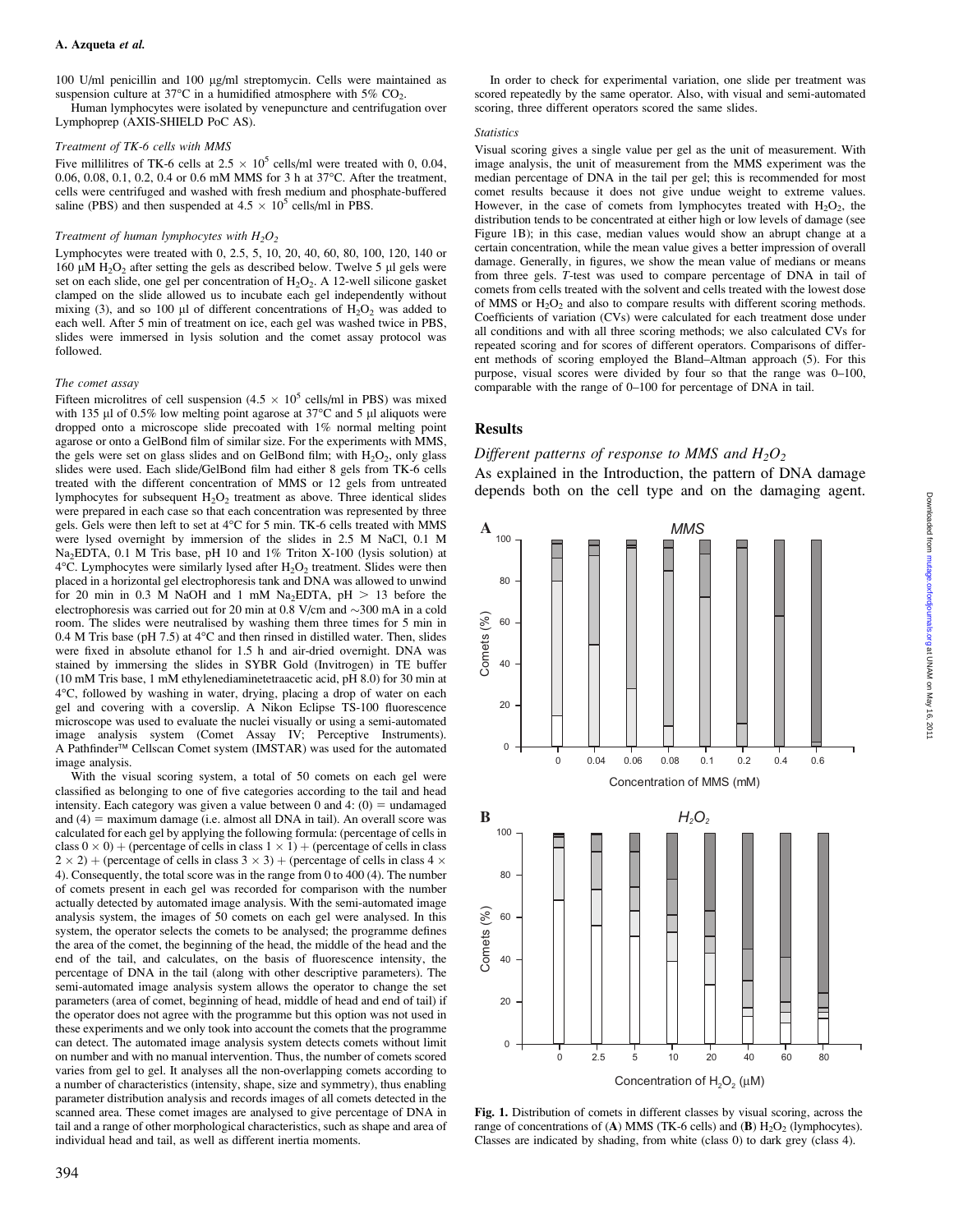Figure 1A illustrates the distribution of comets (classified by visual scoring) as the concentration of MMS increases: comets move homogeneously through the damage classes, until at 0.6 mM virtually all are in Class 4. In contrast, as Figure 1B shows,  $H<sub>2</sub>O<sub>2</sub>$  seems to have an effect on a subpopulation of cells at low concentrations, leaving other cells virtually undamaged until much higher concentrations are reached. There are few comets in the intermediate damage classes, at any concentration of H2O2. {This pattern is typical of lymphocytes; other cell types treated with  $H_2O_2$  tend to behave more homogeneously  $[(6)$ and common observations by the authors].} Thus these two distinct patterns of behaviour present different challenges in terms of image analysis.

### DNA breaks induced by alkylating agent MMS

MMS causes alkylation damage mainly in the form of methylated guanine. TK-6 cells were treated with a range of concentrations of MMS for 3 h; during this time, processing of the initial damage leads to the presence of DNA strand breaks and AP sites. The cells were mixed with agarose to make gels on triplicate glass slides or GelBond films. The same slides were scored by visual scoring, semi-automated image analysis and automated image analysis. Figure 2 shows the results obtained with visual scoring expressed as arbitrary units. There is a clear dose-response; the lowest concentration, 0.04 mM, produces breaks significantly above background, while at the highest concentration, 0.6 mM, the saturation limit of the assay is reached (virtually all comets being designated as Class 4). Results with glass slides and with GelBond are indistinguishable. It is possible to scan these small gels visually and to count the comets present; Figure 2 shows that gels had similar densities of cells, except for two doses (0.1 and 0.6 mM) where numbers were lower.

Semi-automated image analysis of the same gels similarly detected the effect of the lowest concentration and reached a near-maximum percentage of DNA in tail at the highest concentration. Results were very similar for glass slides and GelBond (Figure 3). Routinely, 50 comets were picked (at random) for analysis; but in a few gels, the density of comets was low and that number could not be reached.

The dose-response curves obtained using automated image analysis were virtually identical for glass slides and GelBond



Fig. 2. DNA damage induced by MMS, assessed by visual scoring of gels on glass slides or on GelBond film (bars), with manual counts of the total number of detectable comets per gel shown as solid line, for glass slides and broken line, for GelBond. Mean values from three gels are shown, with SD.

(Figure 4). The automated system analyses all the comets it recognises in a gel, and so it is instructive to look at the numbers of comets analysed. Numbers vary from gel to gel, the maximum being  $\sim$ 100, at 0.06 and 0.08 mM MMS. There is a tendency for fewer comets to be detected at high MMS concentrations.

In order to discover whether the variable recovery was the result of a failure of the automatic focusing, we took one slide that had undergone fully automated scoring and located and focused the gels by eye before repeating the automatic analysis; we found that the results—both tail DNA percentages and numbers of comets scored—were identical to those obtained when the system was working fully automatically (data not shown).

Figure 5A plots the DNA damage results obtained using the three distinct scoring methods. All three methods show a strong association between DNA damage and MMS concentration. Dose-response curves for semi-automated and automated image analysis are very similar, while visual scoring apparently shows a higher level of background DNA breaks. With all three scoring methods, there was a significant difference between scores from



Fig. 3. DNA damage induced by MMS, assessed by semi-automated image analysis of gels on glass slides or on GelBond film; mean values from three gels, with SD.



Fig. 4. DNA damage induced by MMS, assessed by automated image analysis of gels on glass slides or on GelBond film (bars), with numbers of comets per gel detected by the automated system shown as solid line, for glass slides and broken line, for GelBond. Mean values from three gels are shown, with SD.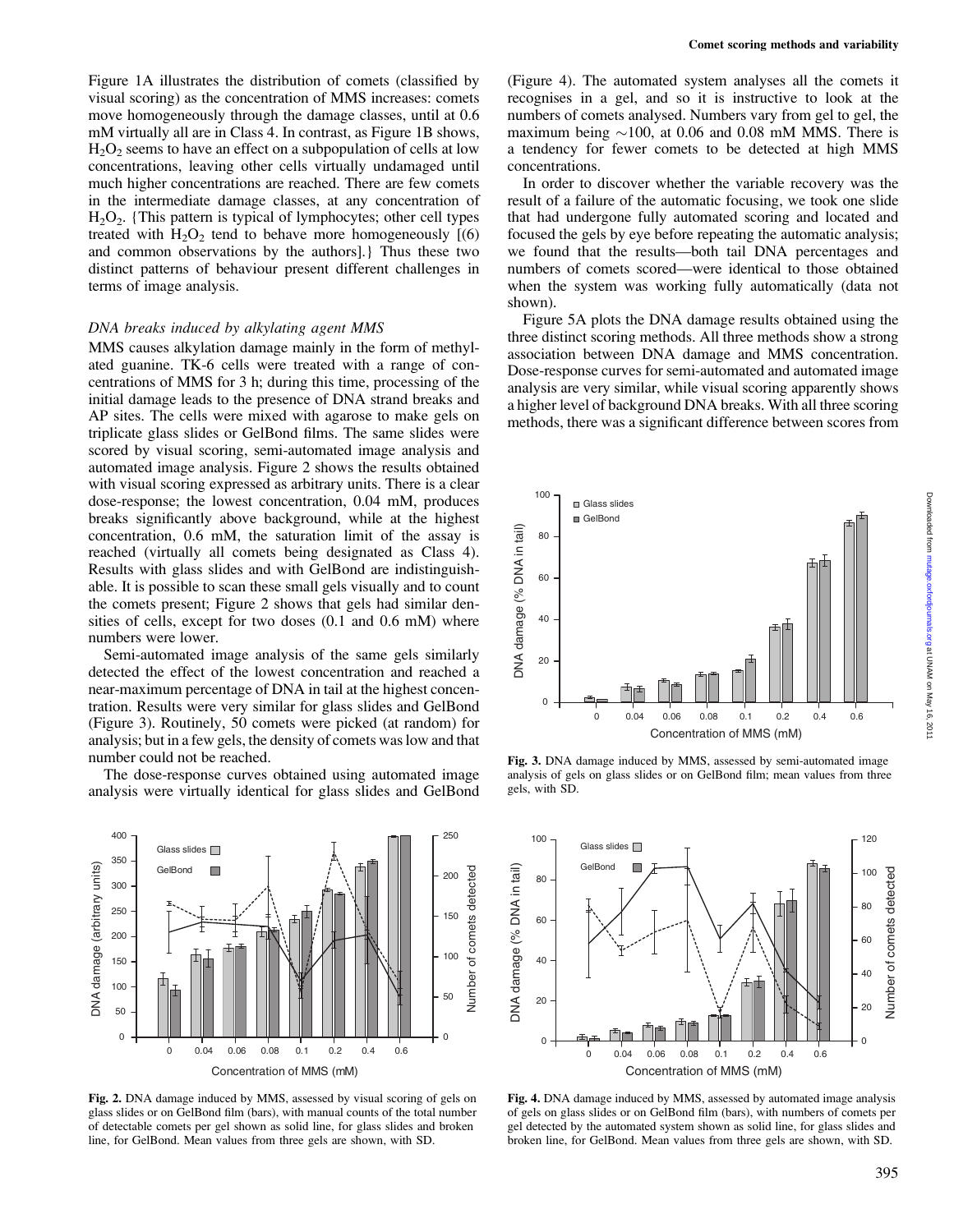untreated comets and the lowest concentration of MMS ( $P \leq$ 0.023). The recommended method for assessing agreement between two methods of measurement is the Bland–Altman approach; the difference between values obtained with two scoring methods is plotted against the mean of the values. Figure 6 (left-hand panels) shows that all data fall within limits of agreement of  $\pm 2$  SDs, with no outliers.

Mean and median CVs for each condition and scoring method are shown in Table I.

### DNA breaks induced by  $H_2O_2$

We were interested to know how the different scoring systems would cope with a population of comets from lymphocytes showing a bimodal distribution of damage.

Cells were treated with  $H_2O_2$  after setting in agarose in the 12gel format on glass slides (GelBond films were not used in this trial as they had given the same results as glass slides in the MMS experiments). Visual scoring (Figure 7) and semi-automated image analysis (Figure 8) gave very similar dose-responses, with detection of the lowest dose  $(2.5 \mu M)$  and a maximum (i.e. saturation of the assay) at  $\sim$ 100 µM. Automated image analysis (Figure 9) showed a similar response, but levels of damage recorded were significantly lower at most doses of  $H_2O_2$ . The maximum level of damage reached was  $\sim$ 60% DNA in tail by automated image analysis compared with 75% with semi-



Fig. 5. DNA damage induced by different concentrations of MMS (A) or  $H_2O_2$ (B), plotted on a linear scale: data from 12-gel glass slides, scored visually (squares), by semi-automated image analysis (circles) or by automated image analysis (triangles). Regression analysis of the image analysis data in (A) provide the  $r^2$  values shown.

automated image analysis. The number of comets present in each gel was constant at  $\sim$ 90, as estimated by visual examination (Figure 7); only at the highest concentration,  $160 \mu M$ , was there an indication that some cells might have been lost (or comets were so highly damaged that DNA was fragmented and dispersed and comets invisible). However, the number of comets detected by the automated image analysis fell dramatically as the concentration of  $H_2O_2$  increased (Figure 9)—suggesting that the programme was missing some of the more heavily damaged comets. This is essentially because the more damaged comets, without densely staining heads, are more difficult to detect as they are not considered as corresponding to the comet multiparameter model. We also compared normal completely automated analysis, with manual location and focusing of comets followed by automated image capture and analysis. Except for one high concentration, dose-responses were similar, and in both cases, the number of comets detected showed the same decline with increasing  $H_2O_2$  concentration (data not shown). As seen in Figure 5B, the dose-response for  $H_2O_2$  is clearly non-linear, whichever scoring method is used, reflecting the fact that the highest doses tested produced damage above the saturation level of the assay. With all three scoring methods, there was a significant difference between scores from untreated comets and the lowest concentration (2.5  $\mu$ M) of H<sub>2</sub>O<sub>2</sub> (P  $\leq$ 0.05).

Figure 6 (right-hand panels) gives Bland–Altman plots for the  $H_2O_2$ -damaged comets and shows good agreement between different scoring methods but also a clear indication that the difference between scores depends on the concentration of  $H<sub>2</sub>O<sub>2</sub>$  (i.e. the level of damage, indicated on the x-axis by the mean comet score).

#### Intra-experimental variation

An important aspect of validation is reproducibility. How much variation is there when the same slide is repeatedly scored, with the three scoring systems used here? And does this variation increase as different people are involved in the analysis? Table I gives CVs for visual scoring and semi-automated image analysis, based on triplicate scoring of the same slide and also on the use of three different operators for the scoring.

Visual scoring gave near identical results when the same slide of MMS-treated cells was scored three times; results were similar also for  $H_2O_2$ -damaged cells. Not surprisingly, there was more variation when different scorers were involved. Semi-automated image analysis gave similar results from triplicate scores of MMS-treated cells; variation was greater when  $H_2O_2$ -treated cells were analysed. The use of different scorers increased variability with this method, too.

In the case of automated image analysis, the operator does not have any influence on the results, and so we examined only the reproducibility of repeated scoring by one operator. Whether damage was inflicted by MMS or by  $H_2O_2$ , the damage scores were acceptably close  $(CVs < 20\%$  and in three of four cases  $<$ 10%).

#### **Discussion**

Results with the three scoring systems on MMS-treated cells were qualitatively similar, with detection of breaks at the lowest concentration of MMS (0.04 mM) and saturation at  $\sim$ 0.6 mM. The dose-response curves with MMS (Figure 5A) are very close for both image analysis systems, while visual scoring clearly starts from a higher baseline, reflecting the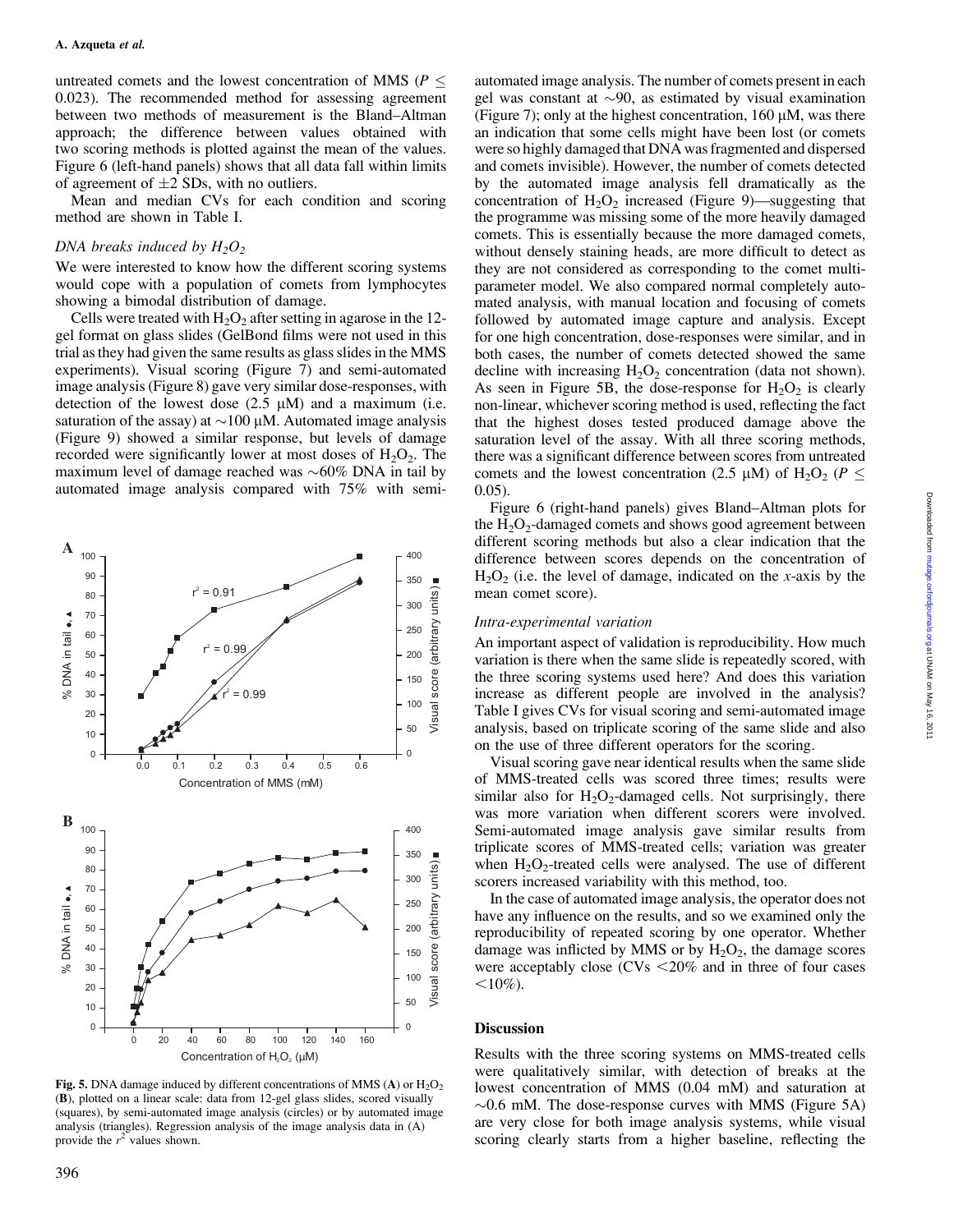

Fig. 6. Bland–Altman plots to assess the degree of agreement between different scoring methods. For each pairwise comparison, differences between comet scores by the two methods are plotted against the mean comet score by the two methods. The broken line indicates the mean difference, and the solid lines represent  $\pm 2$ SDs from this mean. Left-hand panels: comparisons for MMS-treated cells. Right-hand panels: comparisons for  $H_2O_2$ -treated cells.

Table I. Reproducibility, as indicated by the CV (%) when the same slide was scored three times by the same operator and (in the case of visual scoring and manual semi-automated image analysis) when scored by three different operators (For automated image analysis, obviously, different scorers are not an issue.)

|            |                   | Visual<br>scoring: $CV$ (%) |        | Manual semi-automated<br>image analysis: $CV$ (%) |        | Automated image<br>analysis: $CV(%)$ |        |
|------------|-------------------|-----------------------------|--------|---------------------------------------------------|--------|--------------------------------------|--------|
|            |                   | Mean                        | Median | Mean                                              | Median | Mean                                 | Median |
| <b>MMS</b> | Repeat scores     | 2.6                         | 1.6    | 7.9                                               | 6.2    | 9.0                                  | 4.3    |
|            | Different scorers | 11.1                        | 11.1   | 16.3                                              | 13.8   |                                      |        |
| $H_2O_2$   | Repeat scores     | 5.9                         | 4.2    | 17.4                                              | 8.3    | 19.2                                 | 7.5    |
|            | Different scorers | 16.3                        | 9.9    | 25.3                                              | 17.0   |                                      |        |

CVs were calculated for each set of three scores; mean and median CVs were then calculated across the range of concentrations of MMS or  $H_2O_2$  for each scoring method.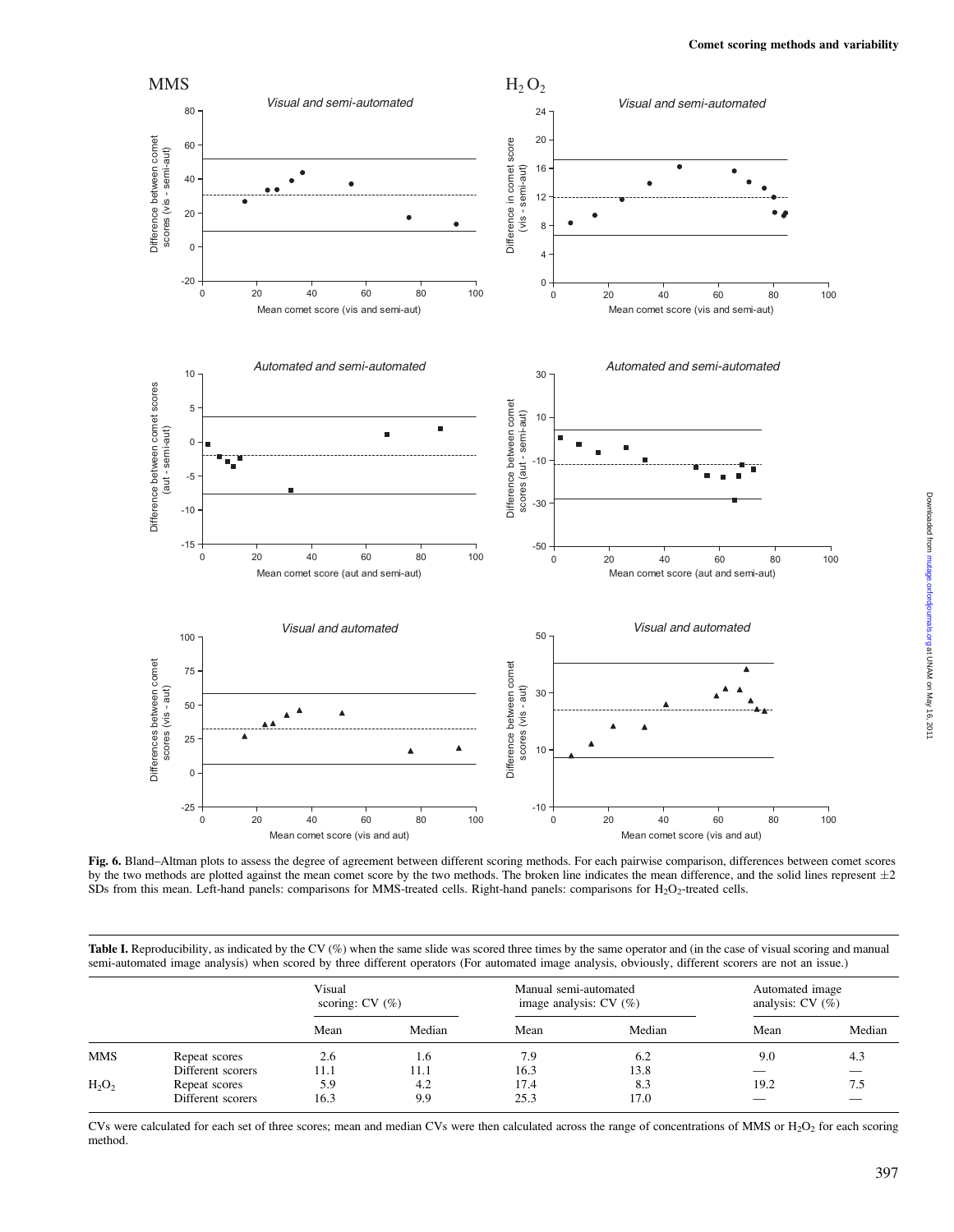

Fig. 7. DNA damage induced by  $H_2O_2$ , assessed by visual scoring of gels on glass slides (bars), with manual counts of detectable comets per gel shown as a solid line. Mean values from three gels are shown, with SD.



Fig. 8. DNA damage induced by  $H_2O_2$ , assessed by semi-automated image analysis of gels on glass slides; mean values from three gels, with SD.



Fig. 9. DNA damage induced by  $H_2O_2$ , assessed by automated image analysis of gels on glass slides (bars), with manual counts of detectable comets per gel shown as a solid line. Numbers of comets per gel are detected by the automated system. Mean values from three gels are shown, with SD.

coarseness of the grading system; if a comet has only a faint, but detectable tail, it is given a value of 1, even if only a very small percentage of the DNA is in the tail. Automated image analysis does not detect all the comets—especially at higher levels of damage (Figure 4). This is not a result of poor focusing. Nor is it likely to be because of overlapping of the heavily damaged cells; the density in these gels was such that few comets overlapped. However, it is worth emphasising that, even when counting few cells, the amount of damage is measured accurately (agreeing with semi-automated image analysis) and precisely.

Relatively low numbers of comets were detected at MMS concentrations 0.1 and 0.6 mM—with both visual and automated scoring (Figures 2 and 4). At the highest dose, it is likely that cytotoxicity caused a decrease in detectable comets; the low number at  $0.1$  mM is presumably the result of a technical error.

Also in the case of  $H_2O_2$ -treated lymphocytes, as shown in Figure 5B, automated image analysis gives lower values, relative to the other two methods; this is apparently because more heavily damaged comets (which are less easily analysed) are present even at low concentrations of  $H_2O_2$ . The level of agreement between the two versions of image analysis is illustrated by the Bland–Altman plot (Figure 6).

There are reasonable doubts about scoring consistency and reproducibility of the comet assay, i.e. its precision. These doubts were addressed in our experiments with repeated scoring of the same slide by the same or different operators. CVs tend to be high at very low levels of damage, and so we calculated both mean and median CVs across the range of concentrations of damaging agent (Table I). The median value minimises the influence of the very high values. Mean CVs (for repeat counts with the same operator) ranged between 2.6 and 19.2% while median values were between 1.6 and 8.3%, depending on damaging agent and scoring method. Automated and semi-automated analysis resulted in very similar CVs. Comet score CVs were invariably higher when different scorers were involved; but agreement was remarkably good, when compared with the disparate results obtained by different operators (scoring the same slides) in the study of Forchhammer et al. (7).

In spite of its subjective nature, visual scoring is capable of giving reliable, quantitative results in the hands—and eyes—of an experienced microscopist. Image analysis is more rigorously quantitative than visual scoring and in theory less prone to operator bias—though it should be remembered that in the semi-automated version, comets are selected by the operator for analysis. (In fact, as Table I shows, trained operators agree more closely with visual scoring than with semi-automated image analysis). Obviously, as the number of samples processed per experiment increases, the need for automated scoring becomes paramount. Automated image analysis has the definite advantage that operator time is saved for less tedious tasks than gazing at comets through the microscope or on the screen. It requires, however, a significant outlay on equipment and dedicated software. Automated image analysis does not register all the more highly damaged comets although this does not affect the end result in terms of sensitivity (detection of low levels of damage) or the shape of the dose-response curve.

Bland–Altman plots, as in Figure 6, are a standard method to compare different ways of measuring the same samples. Differences between the pairs of measurements are plotted against the mean value; outliers are readily identified as falling outside the range of  $\pm 2$  SDs. All comparisons were free of outliers. Clearly, the pattern is not random; it highlights those regions of the dose-response where there are greater or lesser differences in scoring by the various methods.

The method chosen for scoring comets will depend on resources available as well as on considerations of accuracy